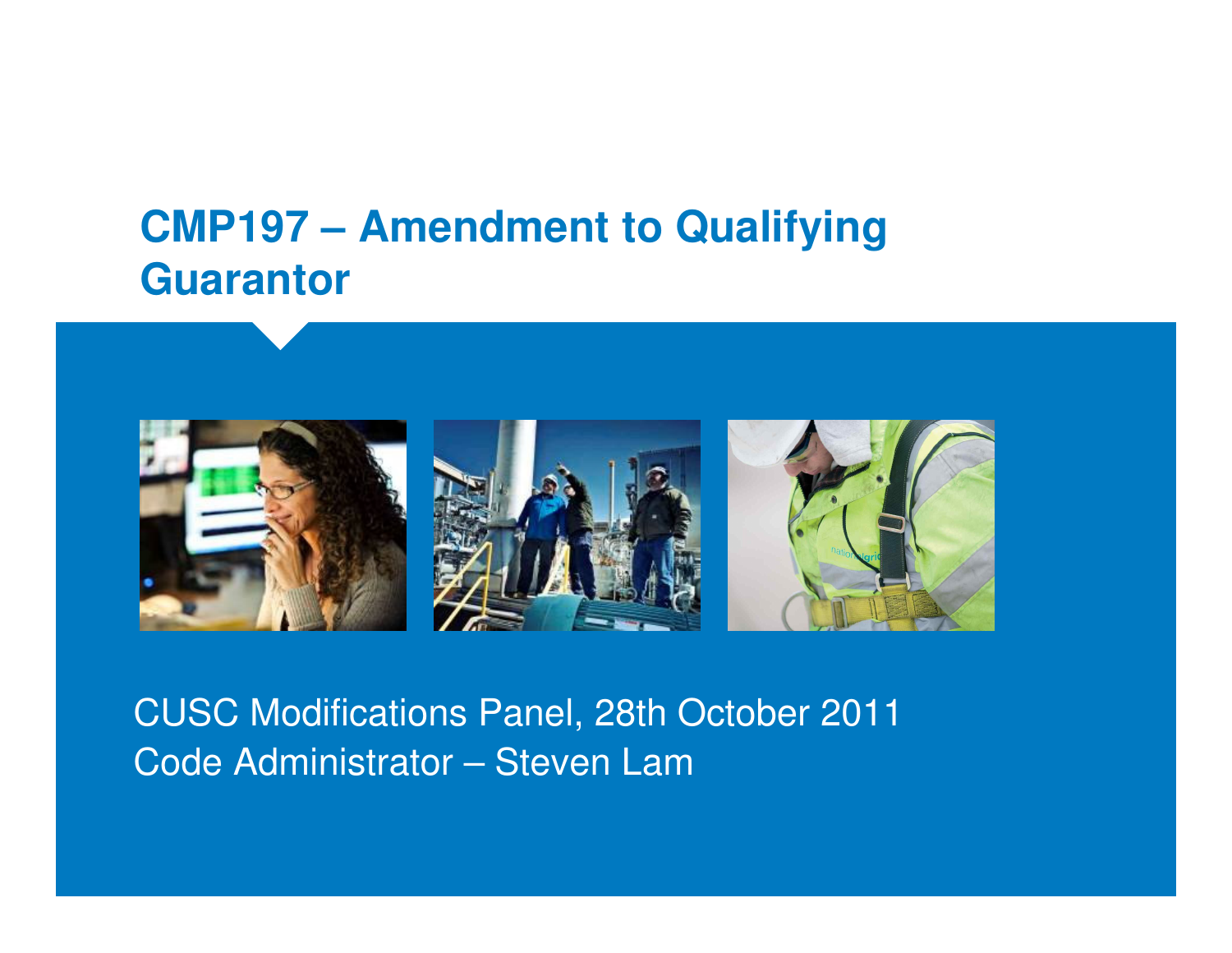#### **CMP197 – Introduction**

- **Service Service** Raised by OPUS Energy Ltd on 15<sup>th</sup> April 2011.
- **Service Service**  Qualifying Guarantee is one way by which Security Cover is provided by Parties to cover liabilities to pay BSUoS and DemandTNUoS
- **Service Service**  Qualifying Guarantees can only be provided by entities with an Approved Credit Rating
- **Service Service**  The size of Qualifying Guarantee which can be provided is equal to the amount of Allowed Credit (effectively a free credit allowance) which would be provided to that company were it a CUSC Party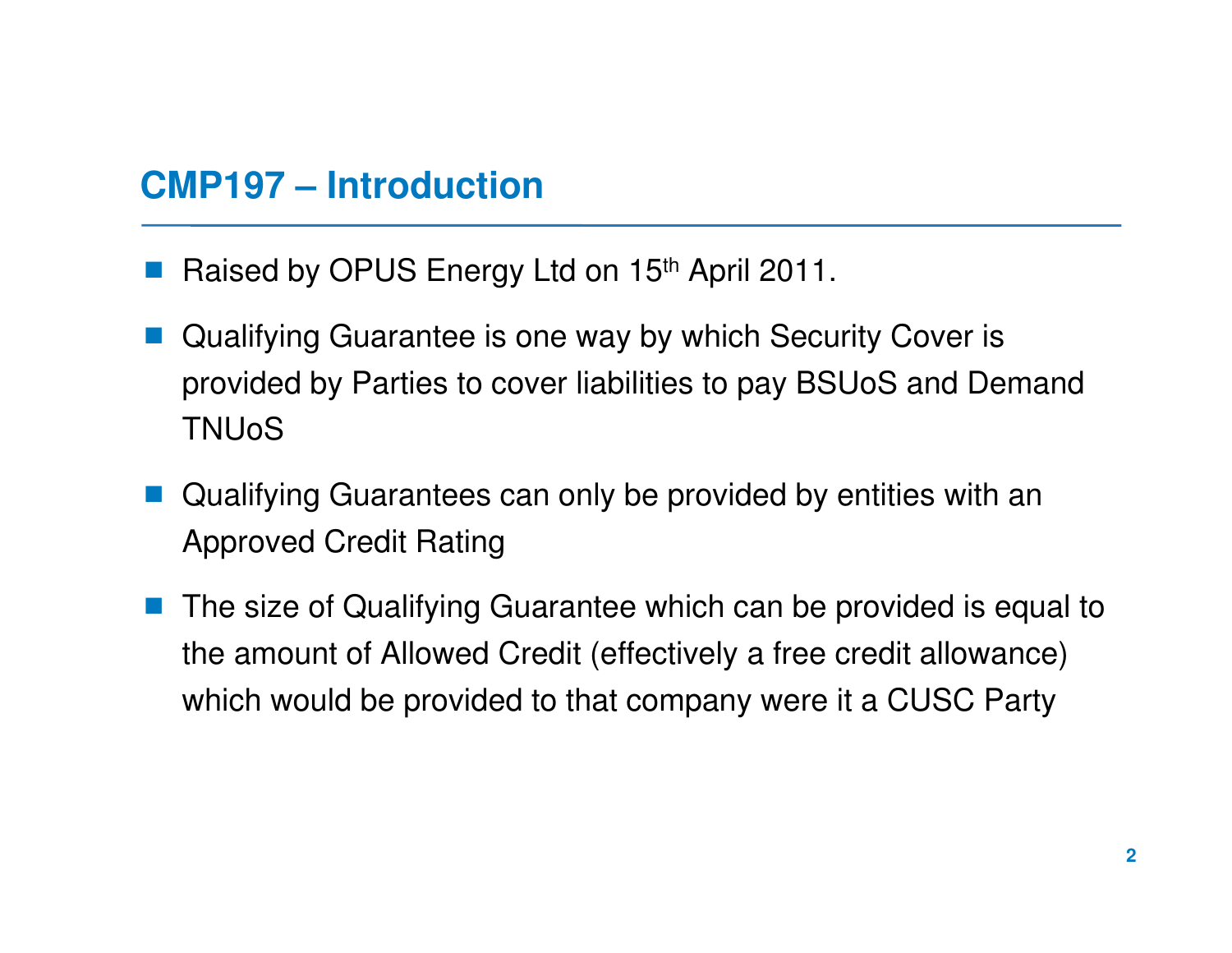#### **Allowed Credit**

■ Max Allowed Credit - 2% National Grid's RAV

Routes for acquiring Allowed Credit:

- 1.Approved Credit Rating – 0.3% to 2% RAV
- 2.Independent Credit Assessment – 0.067% to 0.4% RAV
- 3.Payment History (new parties) – 0.008% to 0.04% RAV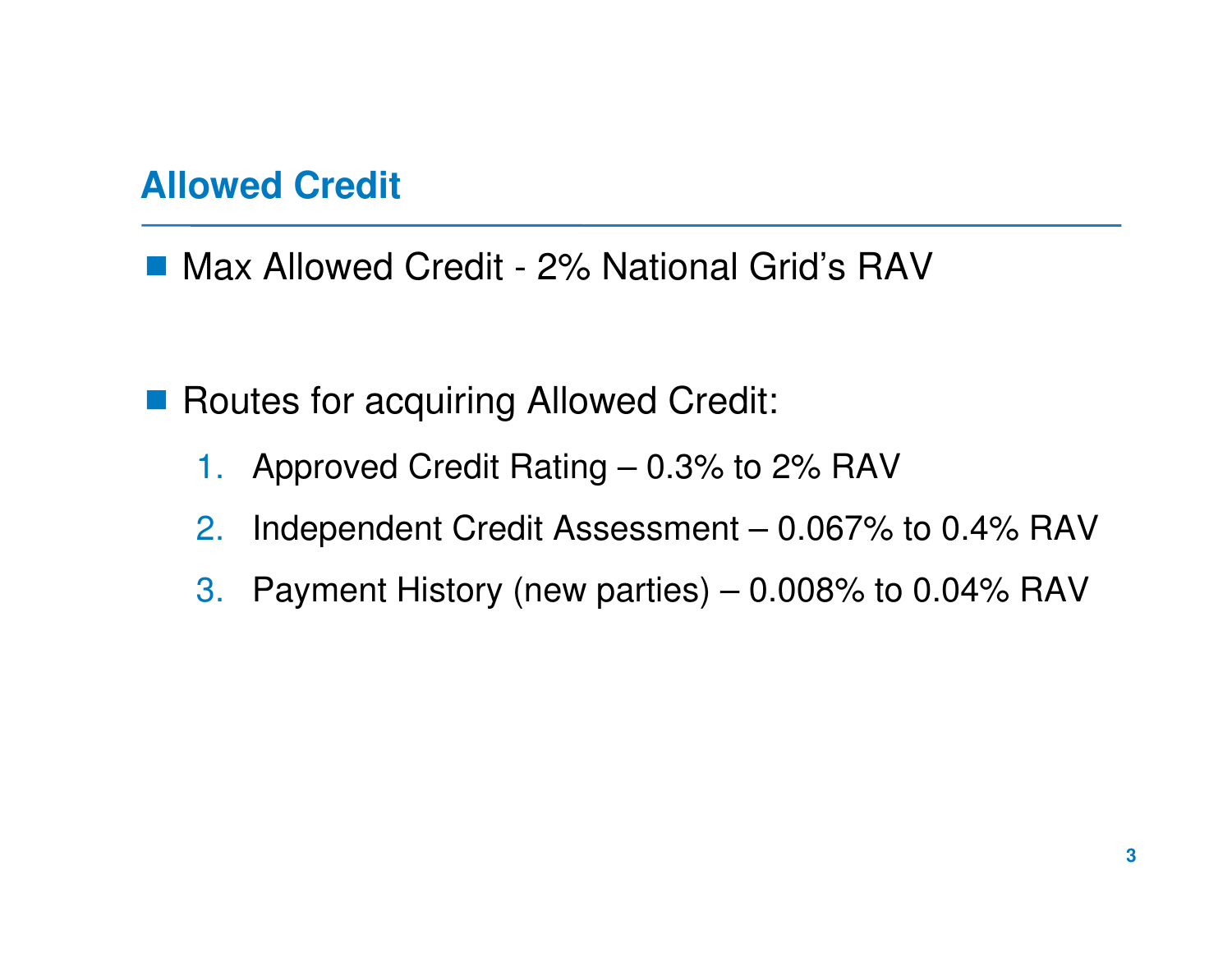# **CMP197 Defect**

- Qualifying Guarantee can only provided by company with an Approved Credit Rating
- Other companies which would qualify for Allowed Credit under other options are not able to provide a Qualifying Guarantee
- Restricts the number of companies providing Qualifying Guarantees which limits the options open to Parties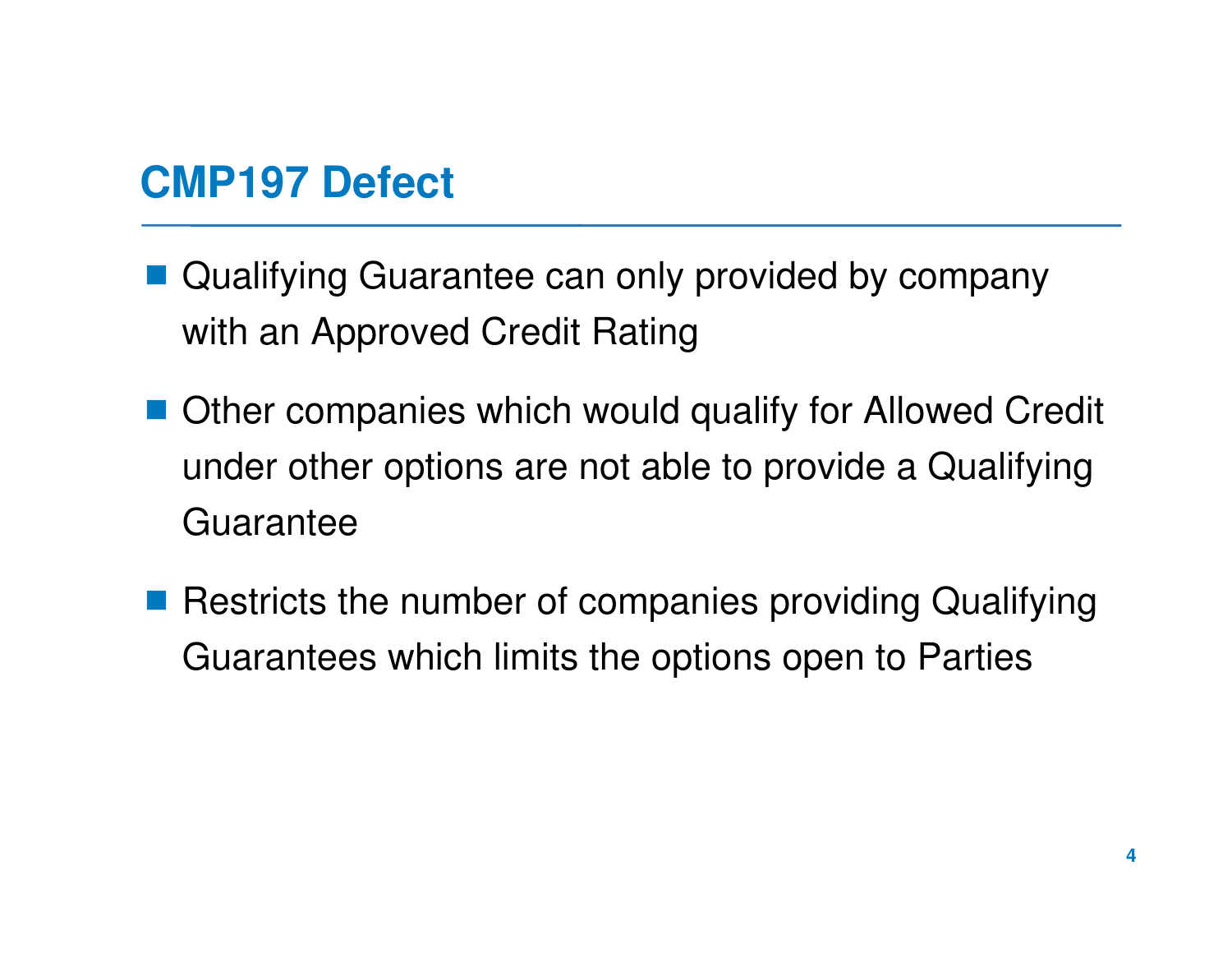#### **CMP197 Solution**

- Companies which do/would have qualified for Approved Credit under the Independent Credit Assessment route can also provide a Qualifying Guarantee
- If company is not a CUSC Party, the total amount of Qualifying Guarantees provided cannot exceed the Approved Credit it would have had been allocated
- If the company is a CUSC Party, the total amount of Qualifying Guarantees provided, plus any cover relied on by that company, cannot exceed its Approved Credit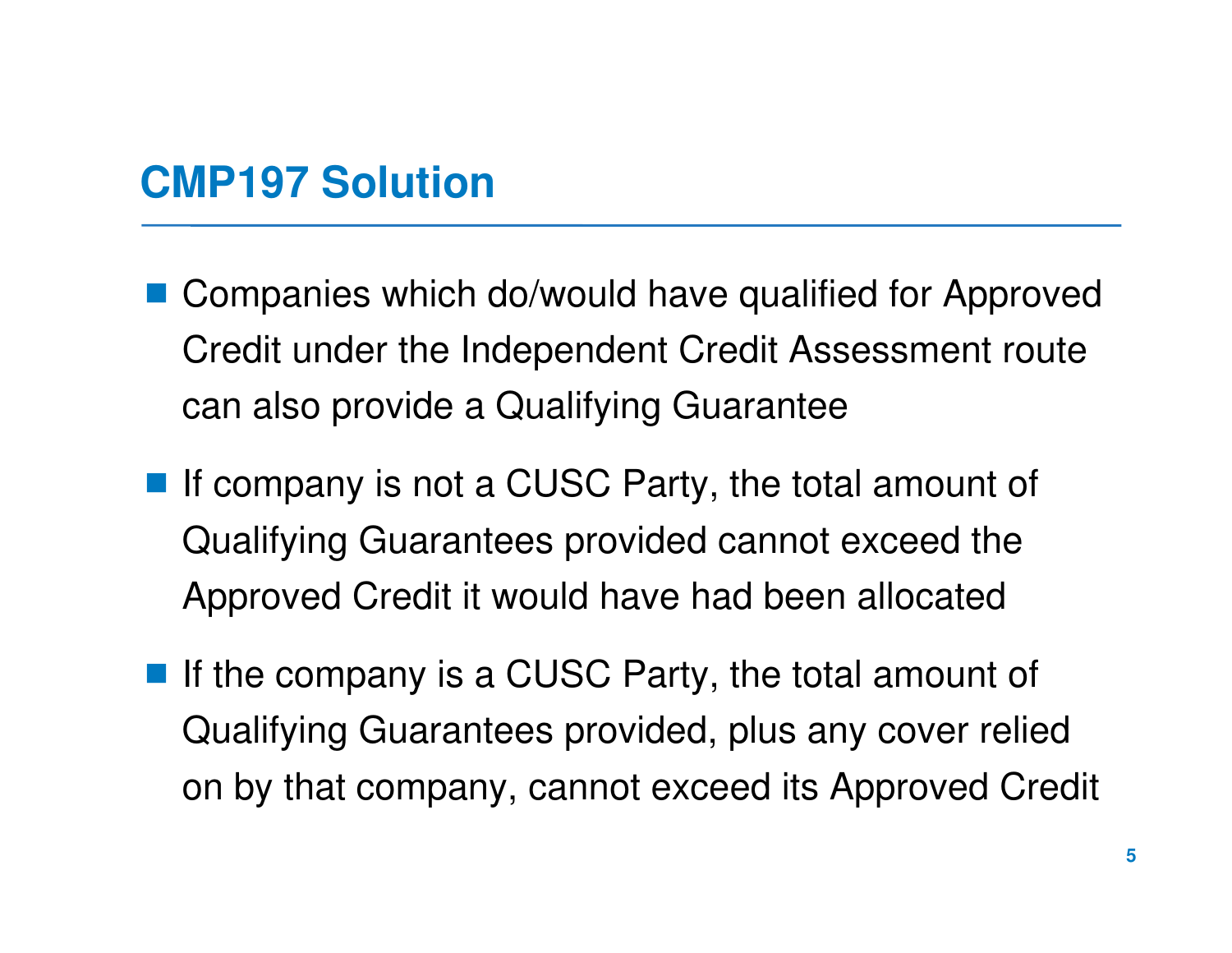# **Workgroup Consultation**

- 4 responses received
- 3 supported CMP197
- 1 unsupportive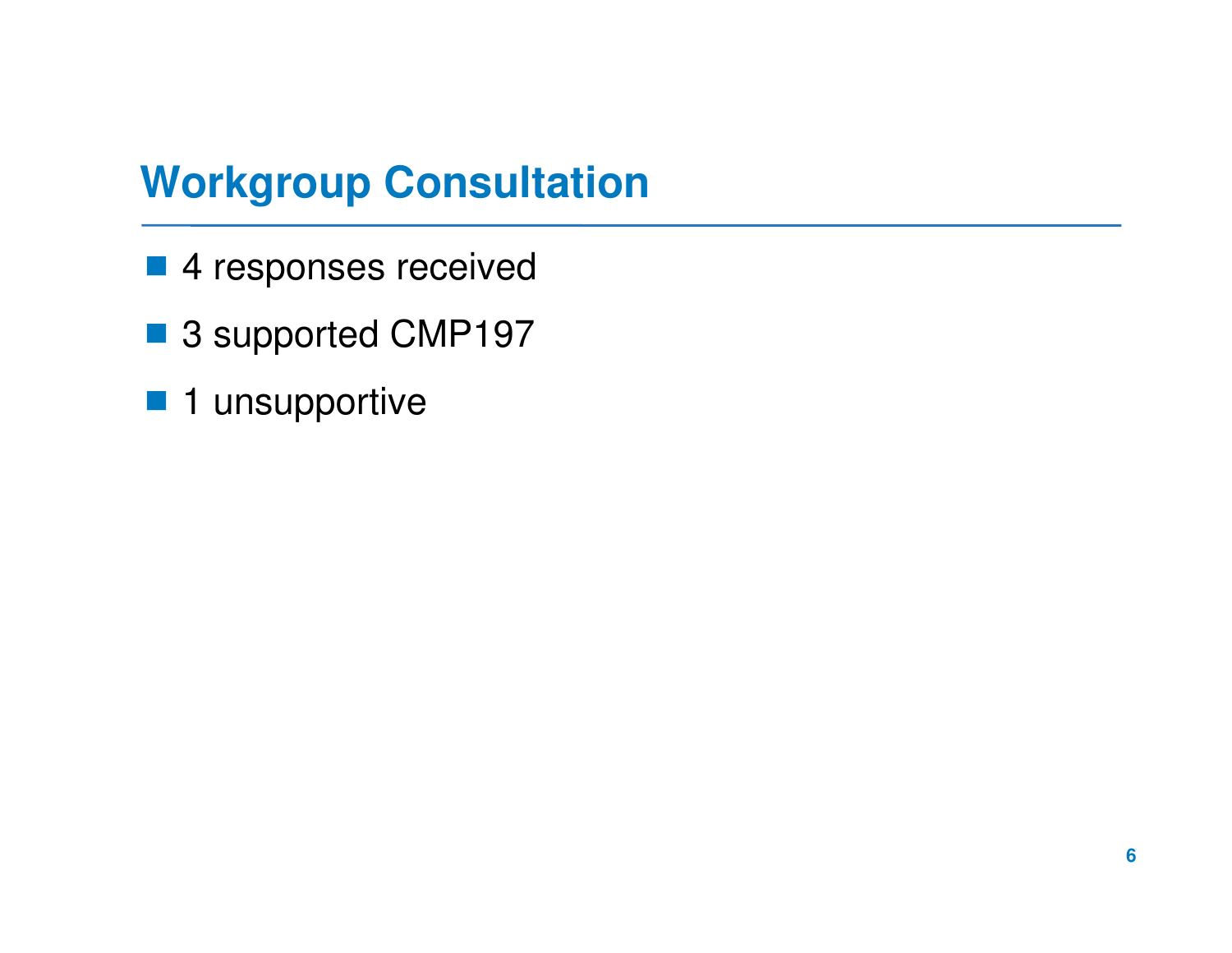# **Workgroup Conclusions and Vote**

- **Norkgroup has met the terms of reference**
- 5 Workgroup members eligible to vote
- Majority (4/1) view that CMP197 better facilitates<br>Applicable CLISC Objectives everall Applicable CUSC Objectives overall
- Implementation 10 Working Days after Authority<br>Docision Decision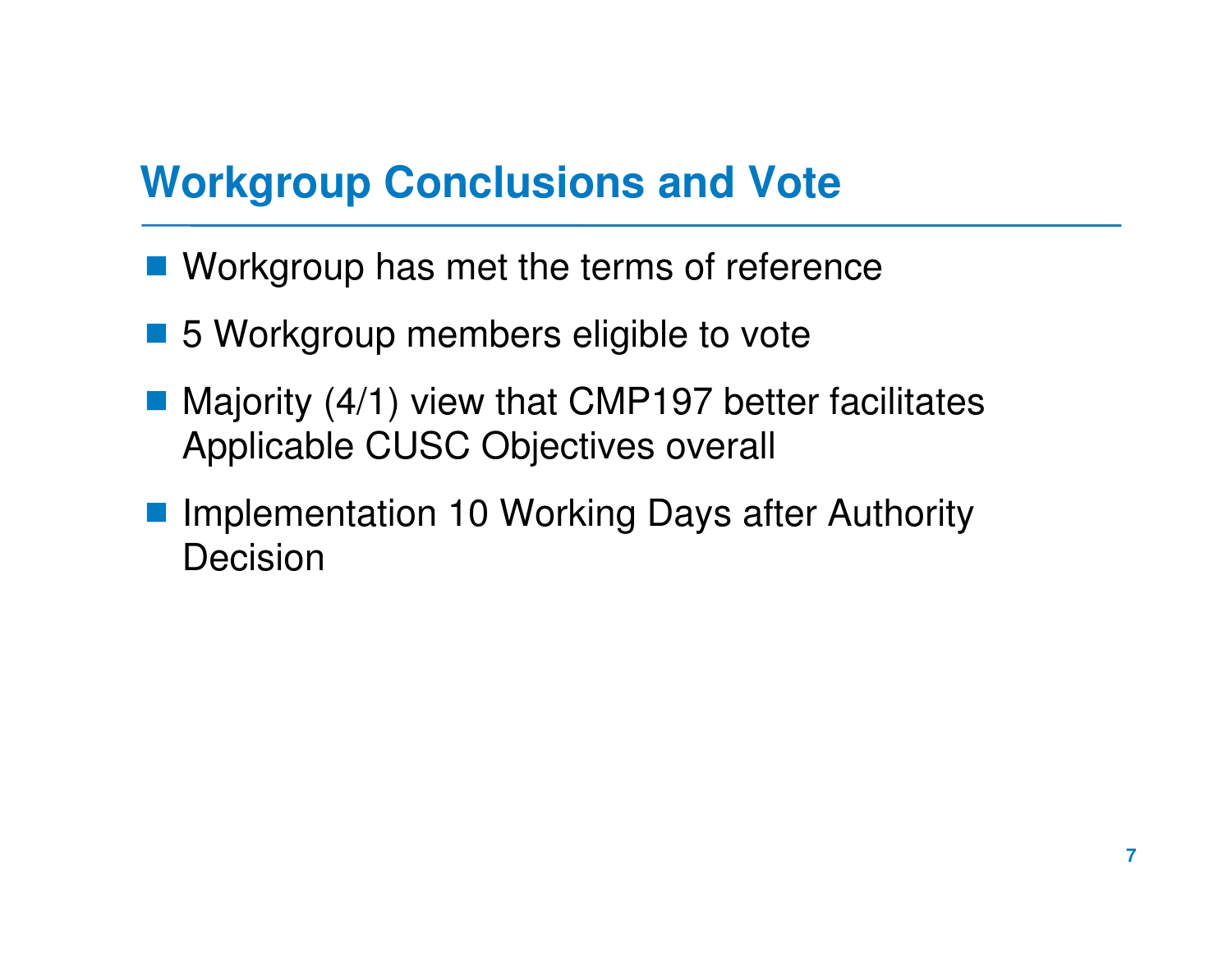# **Code Administrator Consultation**

- 2 responses received
- 1 supported CMP197
- 1 unsupportive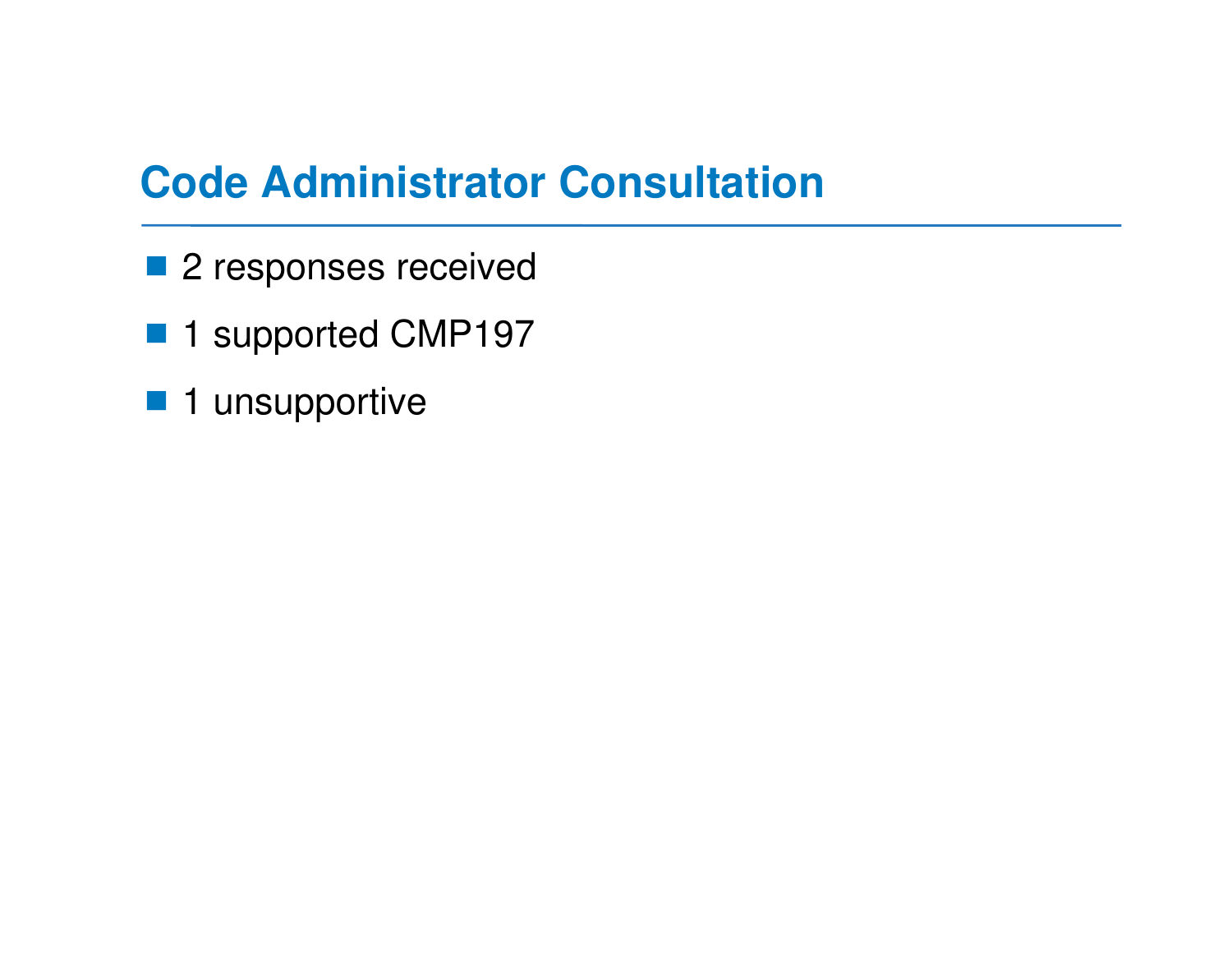## **National Grid Opinion**

■ National Grid supports the implementation of CMP197 on the basis that it better facilitates Applicable CUSC Objective (b) by helping smaller market participants and therefore will better facilitate competition.